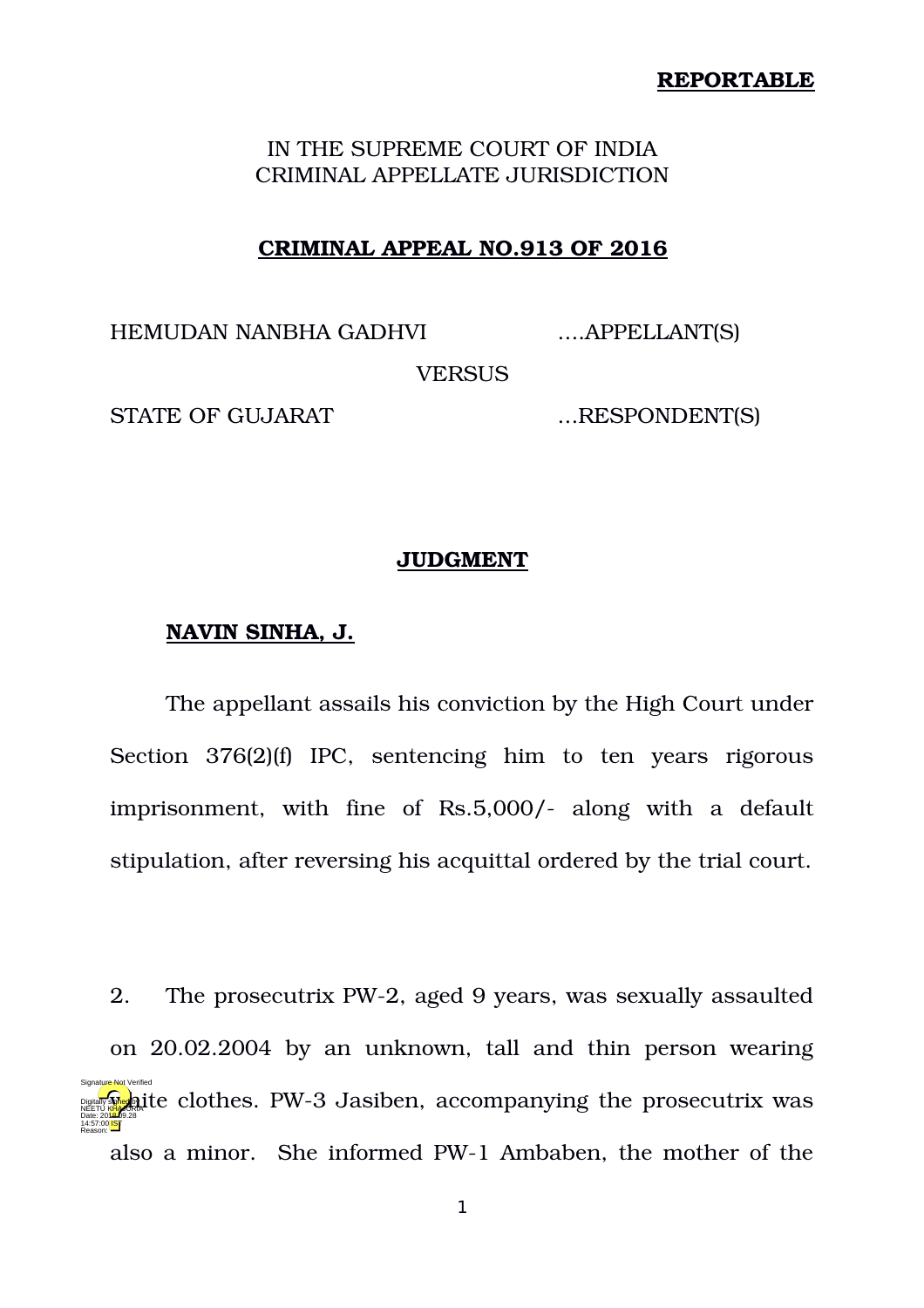prosecutrix. F.I.R. was lodged by PW-1 the same day. The medical examination of the prosecutrix was also done the same day, by PW-9 Dr. Meghna Narendrabhai Mehta. Sexual assault on PW-2 stood established by rupture of the hymen, with fresh blood oozing, and injury of 1.5 cm to 2 cm extending upto the lower part of the body. The appellant and one Dhirubhai Mulubhai Desai were taken into custody on suspicion. Test Identification Parade (T.I.P.) was conducted by PW-11, the Executive Magistrate, Dilipkumar Kantilal Rathod two days after the occurrence on 22.02.2004. The T.I.P. report Exhibit P-38, bears the thumb impression of PW-2 who was accompanied by her mother. The appellant was identified by PW-2. Six months later, on 31.08.2004 while deposing during trial PW-2 and PW-3 denied the sexual assault and also declined dock identification. The trail court consequentially acquitted the appellant.

3. The High Court, on appeal by the State, reversed the acquittal, and convicted the appellant holding that the F.I.R. lodged by PW-1 had been duly proved by PW-12 Police Sub-Inspector Bachubhai P. Kalsariya. The sexual assault on the prosecutrix stood established by the medical report, corroborated

2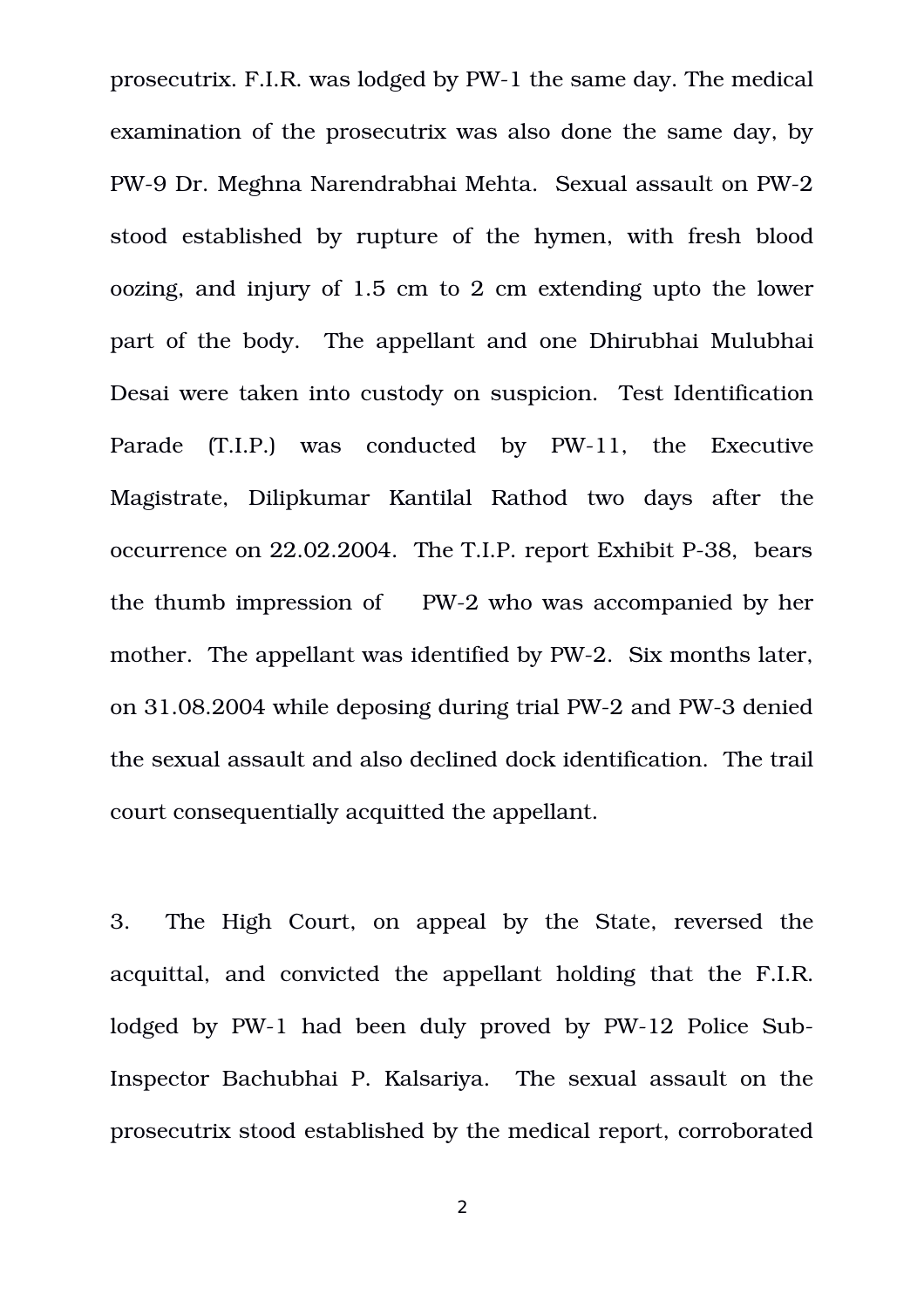by the presence of semen on the clothes of the prosecutrix, and the appellant, proved by the FSL serological report as belonging to Group B, which is the same as that of the appellant. The T.I.P. identification of the appellant stood proved by PW-11. The appellant was held to have won over the prosecutrix by sheer passage of time and the consequent delay in trial, but that it could not come to the aid of the appellant in view of the nature of evidence available against him.

4. Learned counsel for the appellant assailing the conviction contended that the T.I.P. is only corroborative evidence, and cannot be put at par with substantive evidence for conviction. There is not an iota of evidence with regard to the identity of the appellant being the perpetrator, and dock identification of the appellant had been declined. Reliance was placed on *Sheikh Sintha Madhar vs. State Rep. by Inspector of Police*, (2016) 11 SCC 265 and *Prakash vs. State of Karnataka*, (2014) 12 SCC, 133. It was lastly contended that the serological report was not formally exhibited and neither had the author of the same been examined. No question was put to the appellant under Section 313 Cr.P.C. with regard to the serological report, with an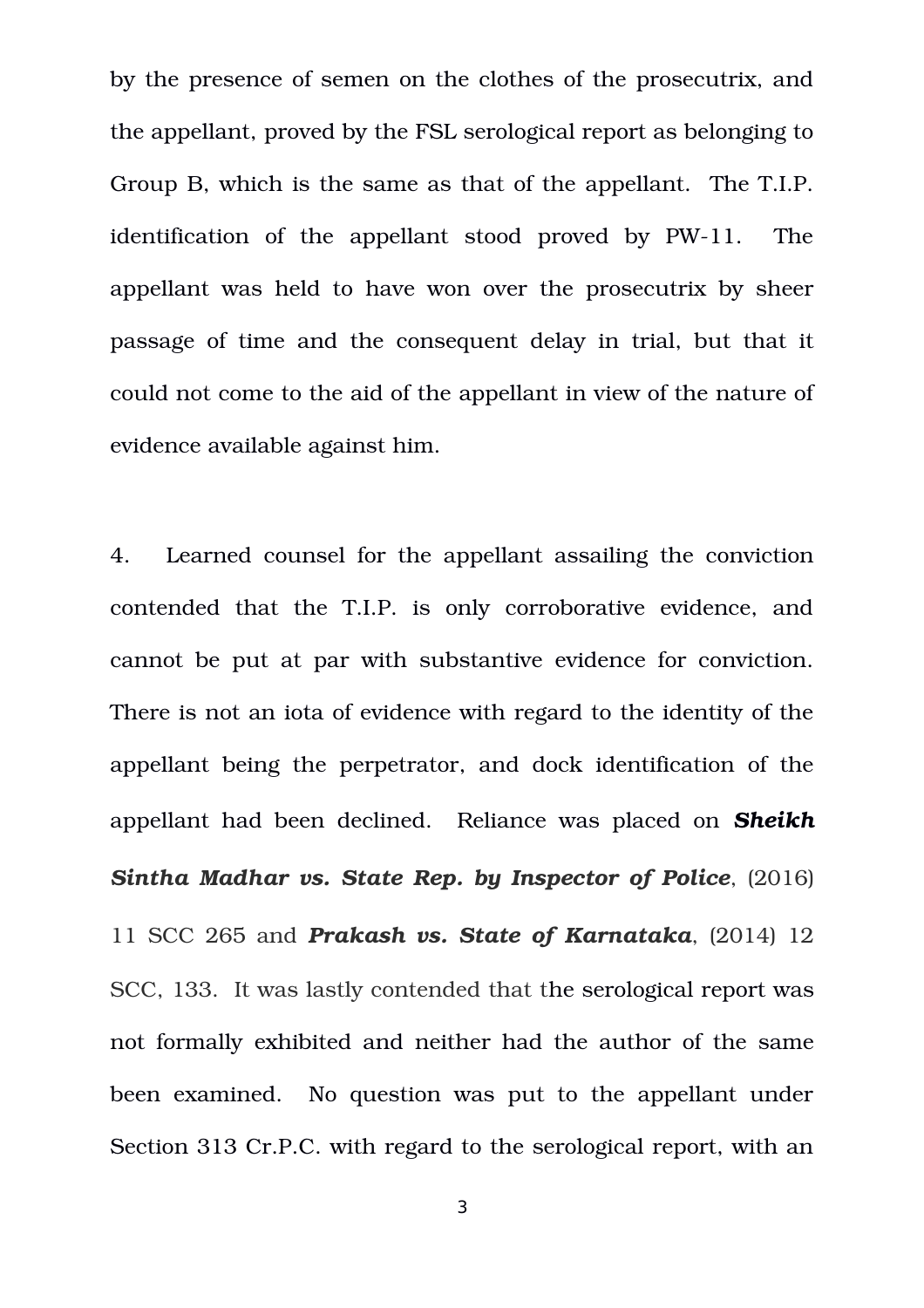opportunity of defence, relying on *Tara Singh vs. The State*, AIR 1951 SC 441. The conviction was therefore unsustainable.

5. Learned counsel for the State opposing the appeal submitted that the sexual assault on the prosecutrix stood established by the medical report. The appellant had been identified in the T.I.P. which was conducted without delay. The presence of semen belonging to Group B as of the appellant, on the clothes of the victim as also the appellant, were together sufficient to sustain the conviction. If PW-1 and 2 due to poverty, with sheer passage of time by six months before deposing in court had been won over, it will not detract from the offence committed by the appellant to warrant acquittal.

6. We have considered the submissions on behalf of the parties. The records have also been perused including necessary translations into English from vernacular language. PW-1 and PW2 have acknowledged having gone to the hospital on the day of occurrence. PW-9, the doctor has confirmed the sexual assault made on PW-2. The F.I.R. lodged by PW-1 on the same day

4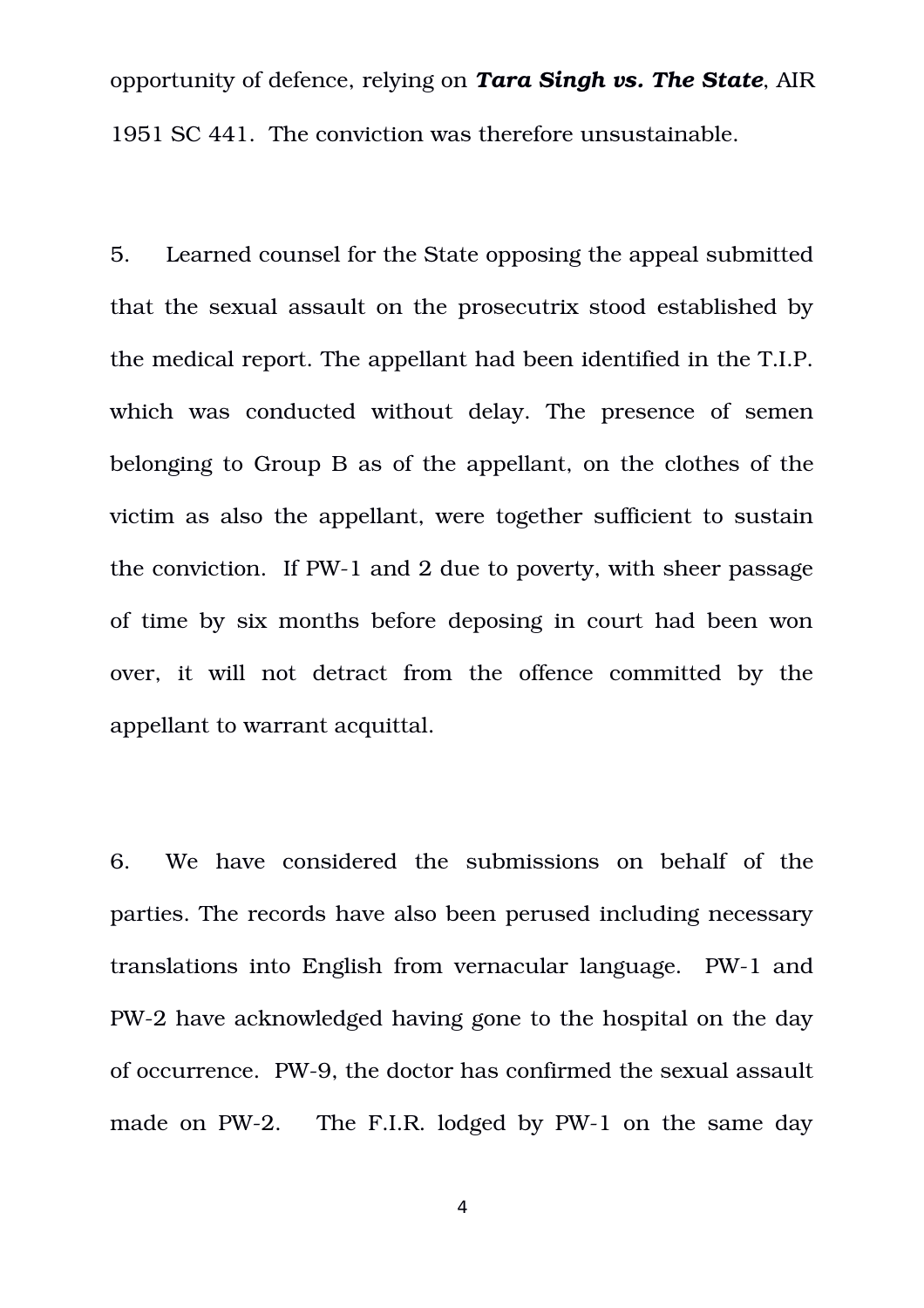stands proved by PW-12 the police Sub-Inspector who stated that it was recorded by him exactly as dictated by the witness. He also proved having forwarded the prosecutrix for medical examination, the seizure of exhibits and sending the same to the FSL. The prosecutrix was also confronted under Section 145 of the Evidence Act with her statement under Section 161, Cr.P.C confirming the sexual assault on her after she turned hostile, contending that she had suffered injury in a fall. The nature of injuries on her person are well nigh impossible due to a fall. Any opinion of the doctor that such injury could be caused by a fall, does not establish the injury as due to fall, as a fact but remains a mere expression of an opinion.

 7. The appellant was apprehended on suspicion along with another. The T.I.P. was held without delay on 22.02.2004. Exhibit P-38, the T.I.P. report bears the thumb impression of PW-2 who was accompanied by her mother. The T.I.P. report has been duly proved by PW-11. The appellant was identified by PW-2. There appears no substantive challenge to the T.I.P. Identification in the dock, generally speaking, is to be given primacy over identification in T.I.P, as the latter is considered to be corroborative evidence. But it cannot be generalized as a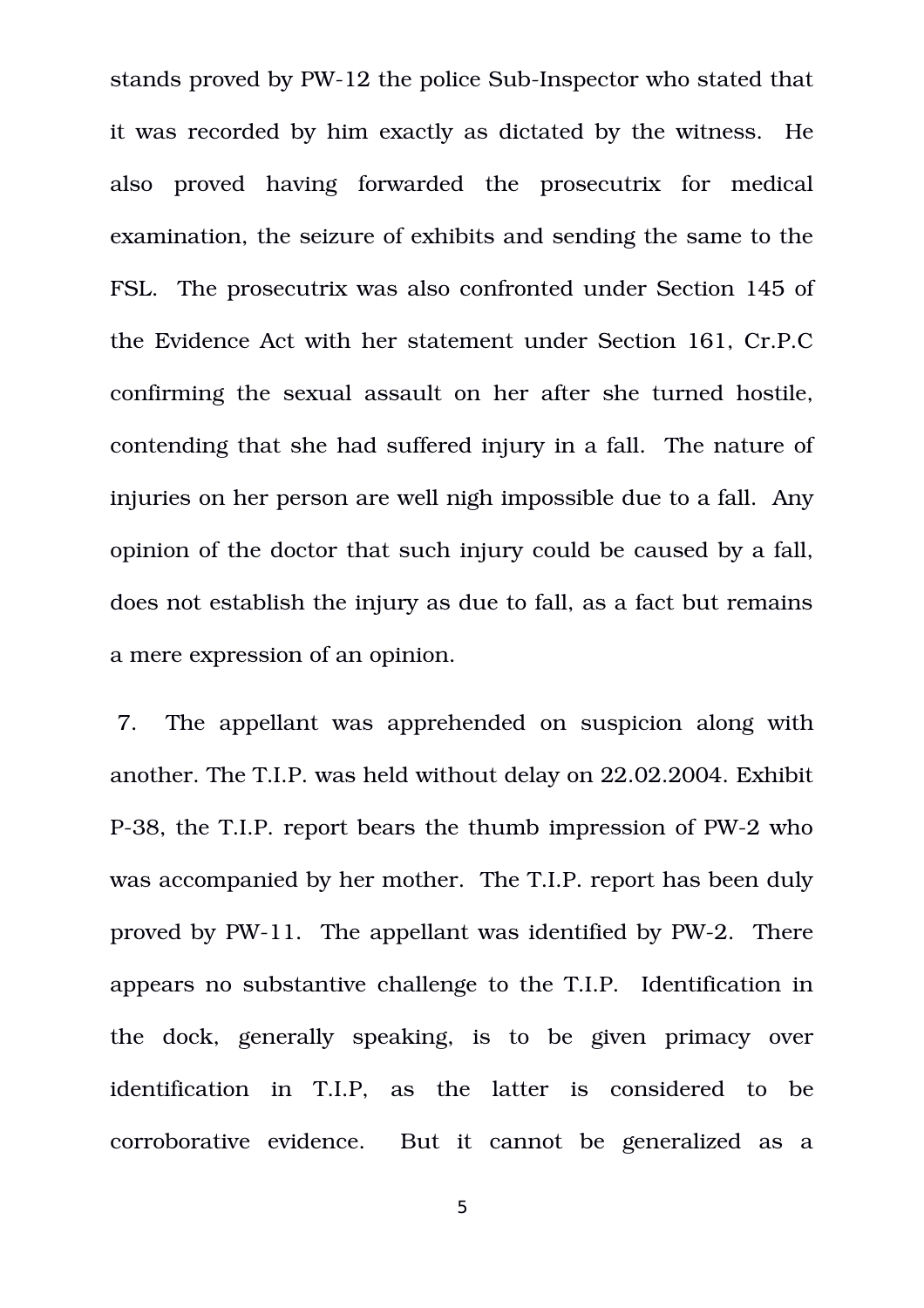universal rule, that identification in T.I.P. cannot be looked into, in case of failure in dock identification. Much will depend on the facts of a case. If other corroborative evidence is available, identification in T.I.P. will assume relevance and will have to be considered cumulatively. In *Prakash vs. State of Karnataka,* (2014) 12 SCC 133 it was observed as follows :

> "16.... Even so, the failure of a victim or a witness to identify a suspect is not always fatal to the case of the prosecution. In *Visveswaran v. State* it was held:

> > 11. ... The identification of the accused either in a test identification parade or in court is not a sine qua non in every case if from the circumstances the guilt is otherwise established. Many a time, crimes are committed under the cover of darkness when none is able to identify the accused. The commission of a crime can be proved also by circumstantial evidence."

8. The family of the prosecutrix was poor. She was one of the five siblings. The assault upon her took place while she had taken the buffalos for grazing. Her deposition was recorded nearly six months after the occurrence. We find no infirmity in the reasoning of the High Court that it was sufficient time and opportunity for the accused to win over the prosecutrix and PW1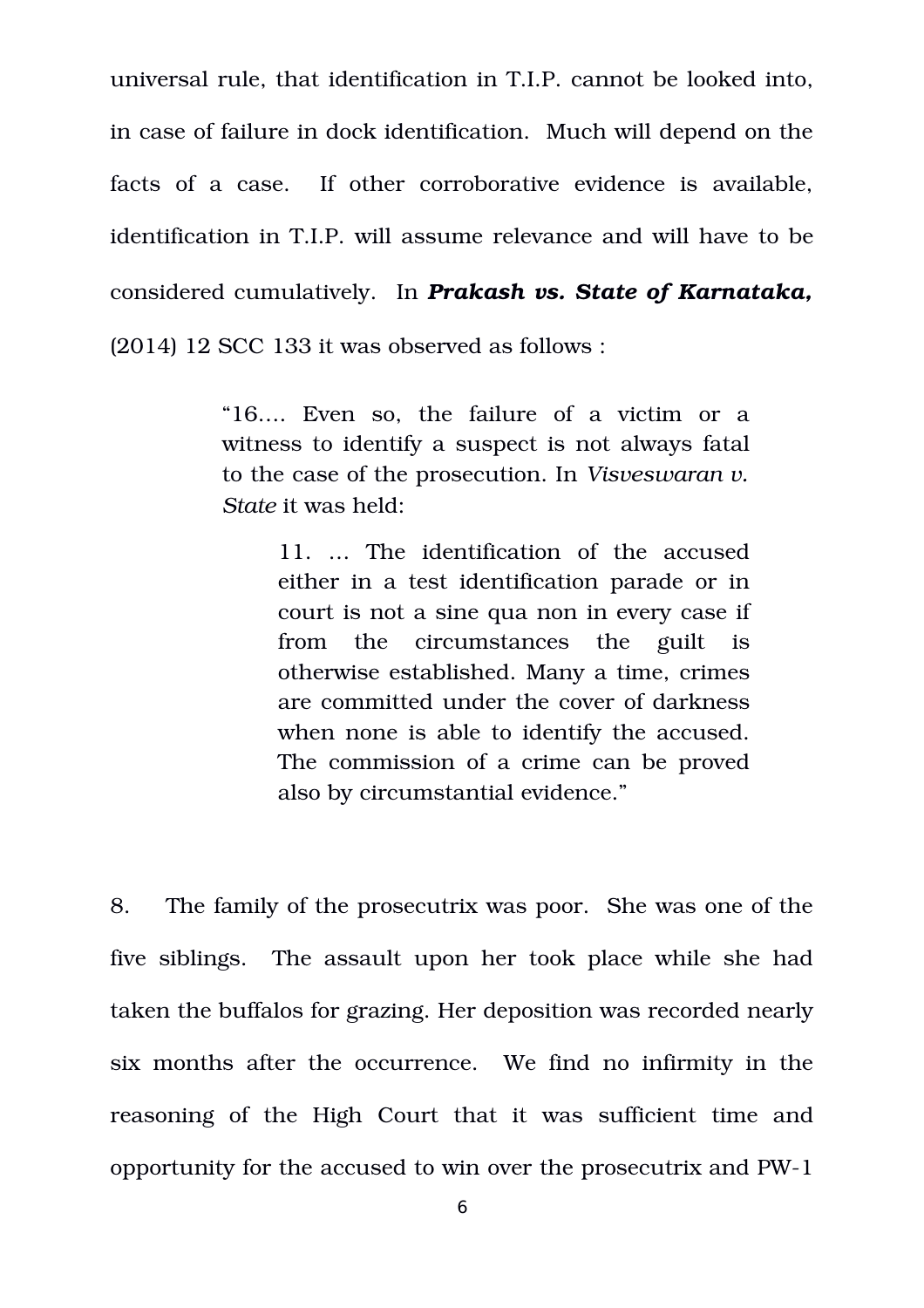by a settlement through coercion, intimidation, persuasion and undue influence. The mere fact that PW-2 may have turned hostile, is not relevant and does not efface the evidence with regard to the sexual assault upon her and the identification of the appellant as the perpetrator. The observations with regard to hostile witnesses and the duty of the court in *State vs. Sanjeev Nanda*, 2012 (8) SCC 450 are also considered relevant in the present context:

> "101…..if a witness becomes hostile to subvert the judicial process, the court shall not stand as a mute spectator and every effort should be made to bring home the truth. Criminal justice system cannot be overturned by those gullible witnesses who act under pressure, inducement or intimidation. Further, Section 193 IPC imposes punishment for giving false evidence but is seldom invoked."

9. A criminal trial is but a quest for truth. The nature of inquiry and evidence required will depend on the facts of each case. The presumption of innocence will have to be balanced with the rights of the victim, and above all the societal interest for preservation of the rule of law. Neither the accused nor the victim can be permitted to subvert a criminal trial by stating falsehood and resort to contrivances, so as to make it the theatre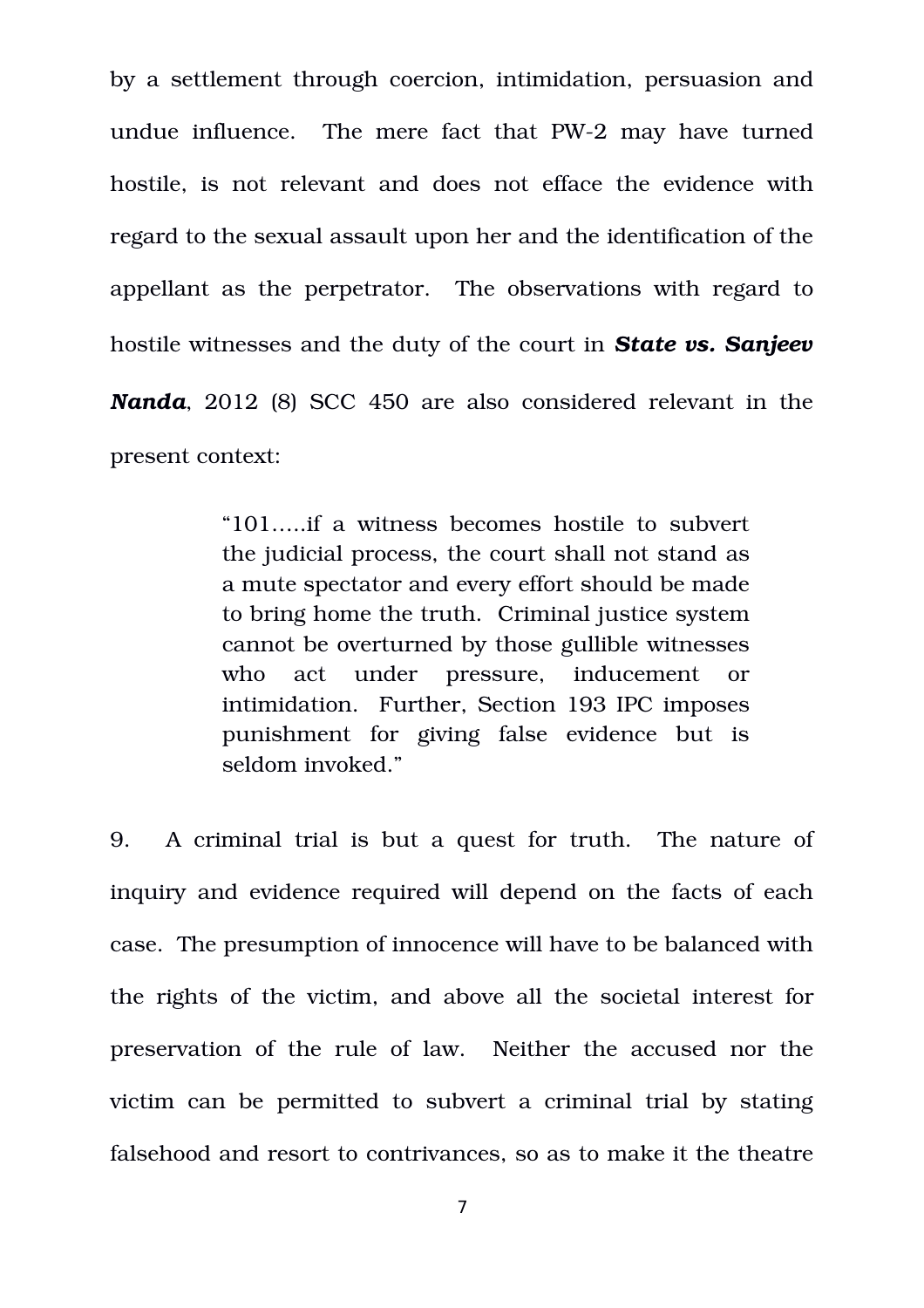of the absurd. Dispensation of justice in a criminal trial is a serious matter and cannot be allowed to become a mockery by simply allowing prime prosecution witnesses to turn hostile as a ground for acquittal, as observed in *Zahira Habibullah Sheikh vs. State of Gujarat*, (2006) 3 SCC 374 and *Mahila Vinod Kumari vs. State of Madhya Pradesh*, (2008) 8 SCC 34. If the medical evidence had not confirmed sexual assault on the prosecutrix, the T.I.P. and identification therein were doubtful, corroborative evidence was not available, entirely different considerations may have arisen.

10. It would indeed be a travesty of justice in the peculiar facts of the present case if the appellant were to be acquitted merely because the prosecutrix turned hostile and failed to identify the appellant in the dock, in view of the other overwhelming evidence available. In *Iqbal vs. State of U.P.*, 2015 (6) SCC 623, it was observed as follows:

> "15. Evidence of identification of the miscreants in the test identification parade is not a substantive evidence. Conviction cannot be based solely on the identity of the dacoits by the witnesses in the test identification parade. The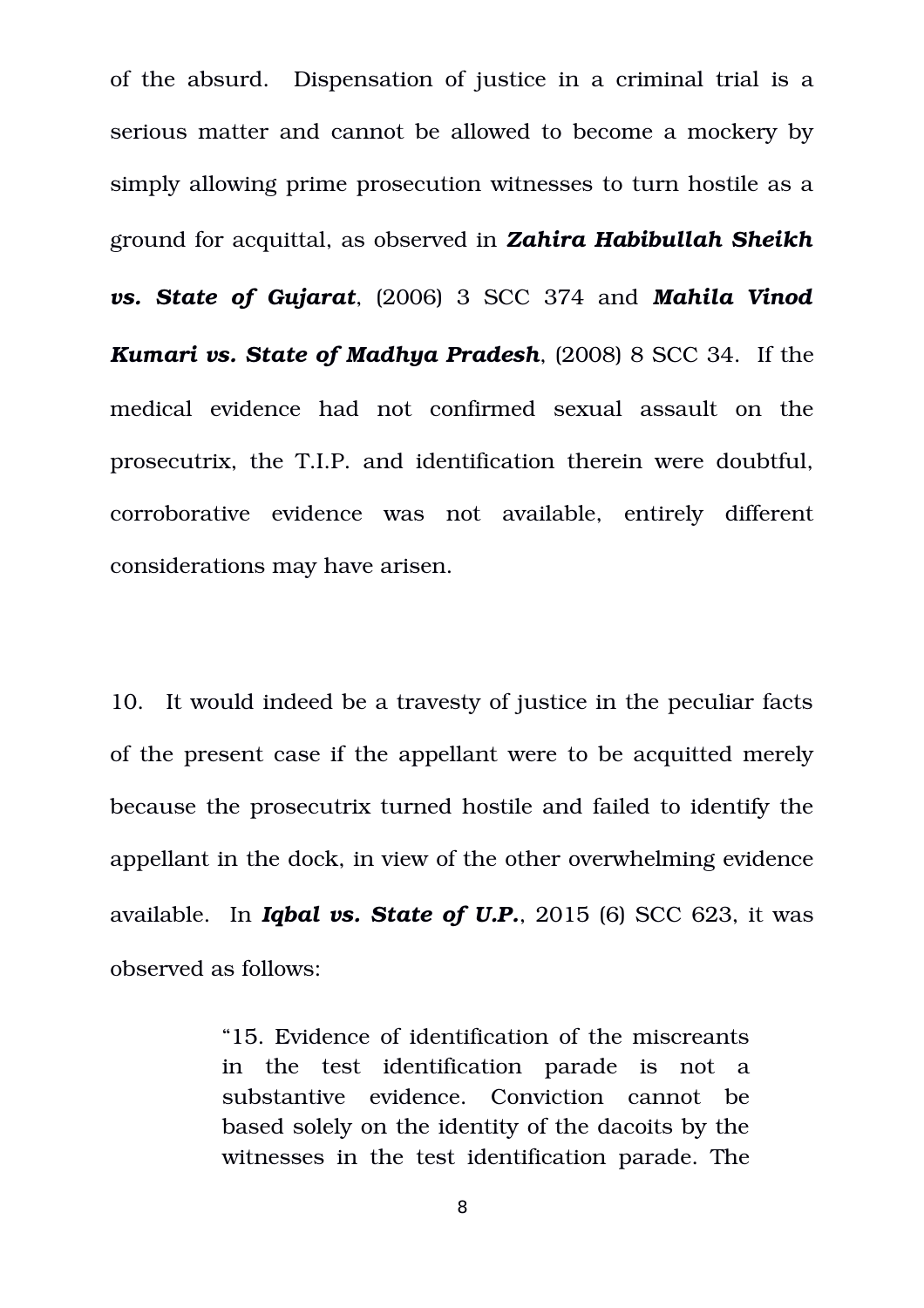prosecution has to adduce substantive evidence by establishing incriminating evidence connecting the accused with the crime, like recovery of articles which are the subject matter of dacoity and the alleged weapons used in the commission of the offence."

11. The corroboration of the identification in T.I.P is to be found in the medical report of the prosecutrix considered in conjunction with the semen found on the clothes of the prosecutrix and the appellant belonging to the Group B of the appellant. The vaginal smear and vaginal swab have also confirmed the presence of semen. A close analysis of the facts and circumstances of the case, and the nature of the evidence available unequivocally establishes the appellant as the perpetrator of sexual assault on the prosecutrix. The serologist report was an expert opinion under Section 45 of the Evidence Act,1872 and was therefore admissible in evidence without being marked an exhibit formally or having to be proved by oral evidence.

12. The contention on behalf of the appellant that the serological report was not put to him by the court under Section 313 Cr. P.C. and therefore, he has been prejudiced in his defence, has been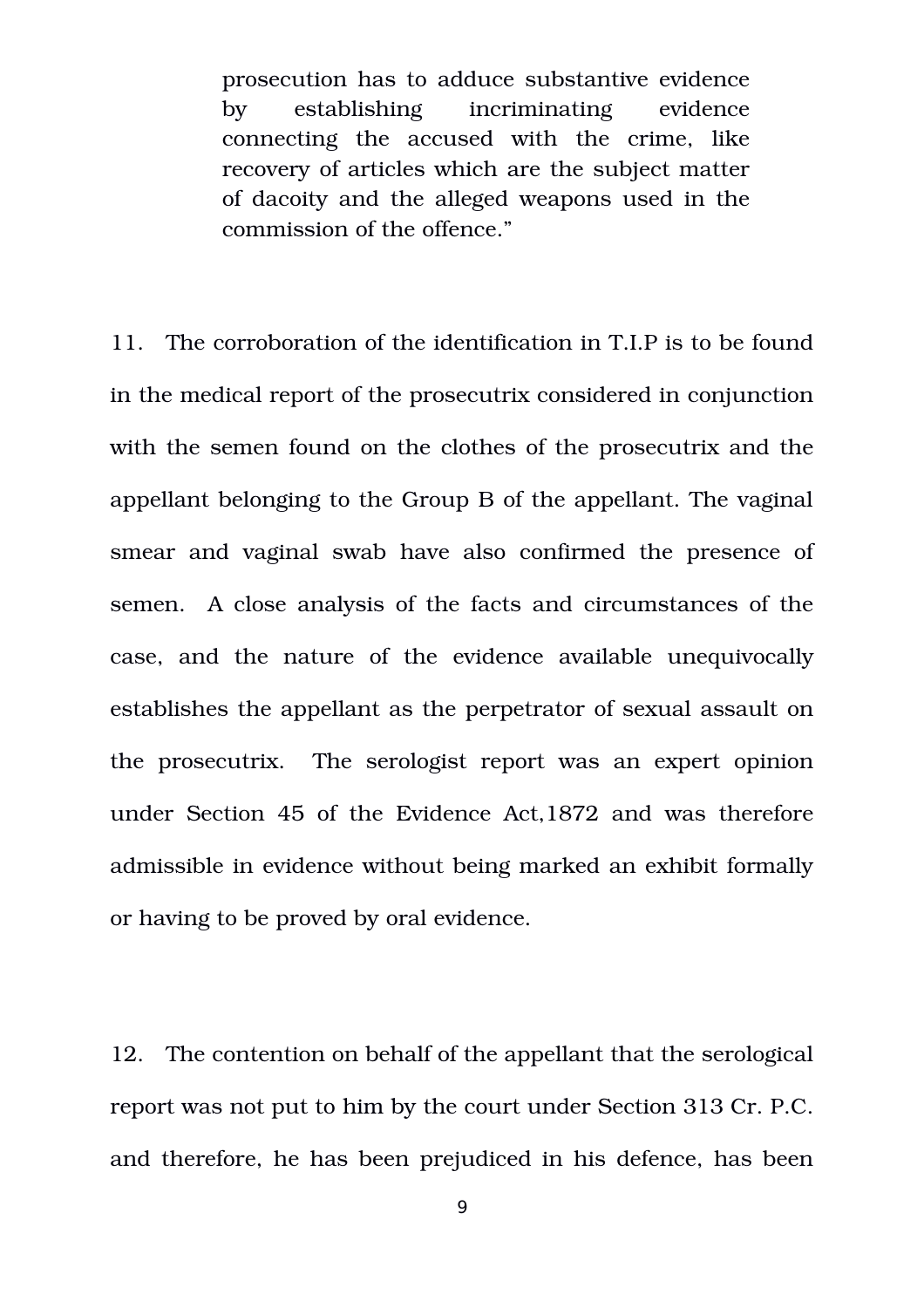raised for the first time before this court. The serological report being available, it was a failure on the part of the trial court to bring it to the attention of the appellant. The prosecution cannot be said to be guilty of not adducing or suppressing any evidence. In view of the nature of the evidence available in the present case, as discussed hereinbefore, we are of the opinion that no prejudice can be said to have been caused to the appellant for that reason, as held in *Nar Singh vs. State of Haryana*, (2015) 1 SCC 496:

> "32....When there is omission to put material evidence to the accused in the course of examination under Section 313 CrPC, the prosecution is not guilty of not adducing or suppressing such evidence; it is only the failure on the part of the learned trial court. The victim of the offence or the accused should not suffer for laches or omission of the court. Criminal justice is not one-sided. It has many facets and we have to draw a balance between conflicting rights and duties.

> 33. Coming to the facts of this case, the FSL report (Ext. P12) was relied upon both by the trial court as well as by the High Court. The objection as to the defective Section 313 CrPC statement has not been raised in the trial court or in the High Court and the omission to put the question under Section 313 CrPC, and prejudice caused to the accused is raised before this Court for the first time. It was brought to our notice that the appellant is in custody for about eight years. While the right of the accused to speedy trial is a valuable one, the Court has to subserve the interest of justice keeping in